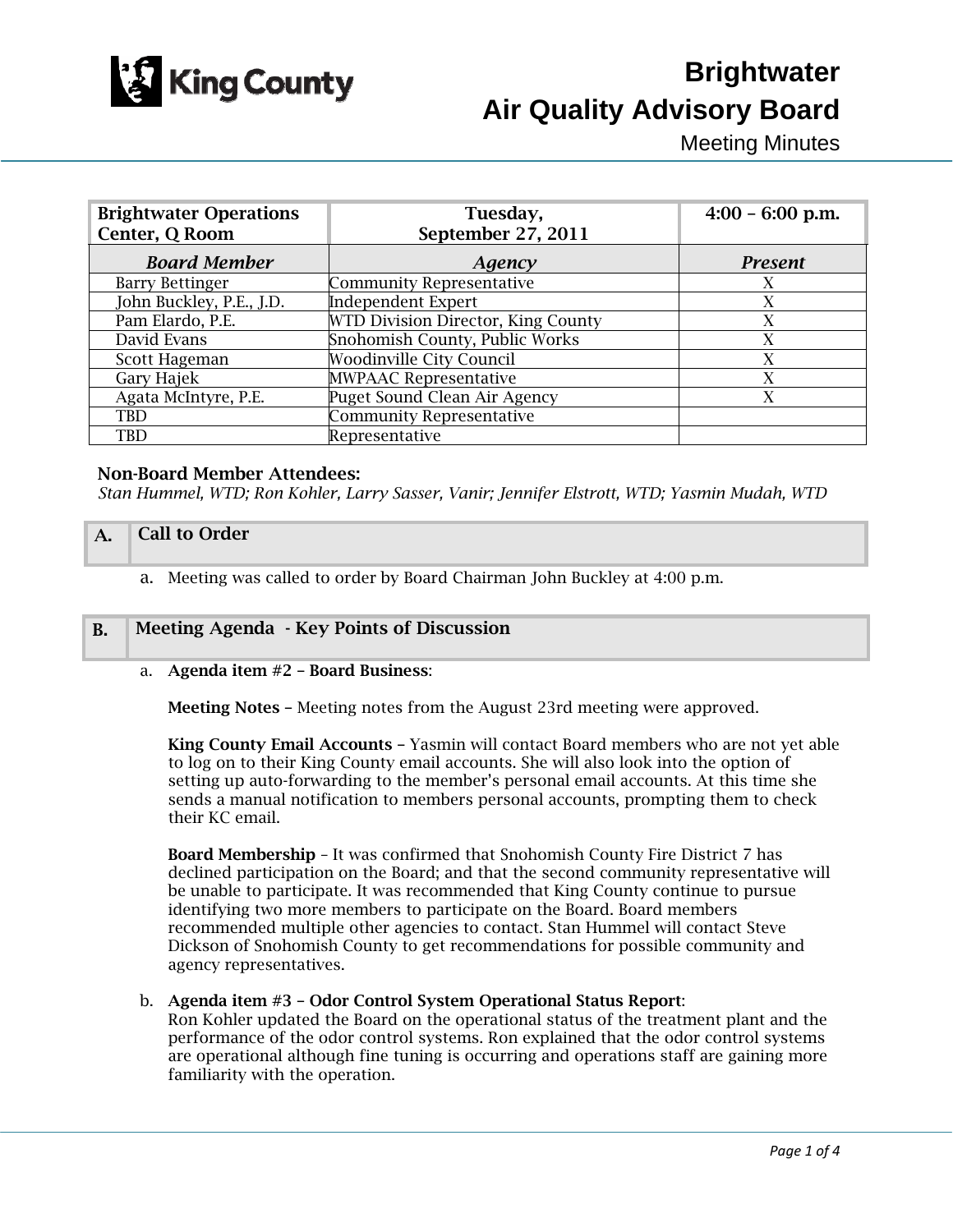

## **Brightwater Air Quality Advisory Board**

Meeting Minutes

The plant is currently taking in 4-4.5 mgd of wastewater per 24 hour period. The plant flows are relatively low because seeding the biological systems is occurring. As the biological processes are established, flows will be ramped up. Next week flows to the plant will be increased to 12 mgd which will be the limit during the first year of operations until the central tunnel and the Brightwater system is hydraulically complete.

*Q.* What is the schedule for increasing wastewater flows?

*A.* 2011-2012 – 12 mgd during interim commissioning

2012 ( $3<sup>rd</sup>$  quarter) – 20-23 mgd average wet weather flow

 The plant has been designed to have a capacity of 36 million gallons per day (phase 1). Flows should increase from 20 to 23 mgd when the plant comes on line to reach the 36 mgd capacity between 2020 and 2030.

- *Q.* Where can the Board find information to provide the community?
- *A.* The website for Brightwater Odor Control is: http://www.kingcounty.gov/environment/wtd/Construction/North/Brightwater/Desc ription/Treatment-Plant/OdorControl.aspx

The website for the Air Quality Advisory Board is: http://www.kingcounty.gov/environment/wtd/Construction/North/Brightwater/Desc ription/Treatment-Plant/AirQualityBoard.aspx

Board members expressed interest in having information posted on the website that describes what is currently happening operationally at the plant. King County staff will look into this.

Board members are encouraged to let King County staff know what more information they would like and what questions they are being asked by the community so that it can be included on the website.

## c. Agenda item #4 – Report of Complaints and Investigations:

Ron Kohler summarized the events of the weekend of September 3rd. During the period of September 3<sup>rd</sup> through 11<sup>th</sup>, Brightwater received a number of odor complaints. Complaints were phoned in directly to main control @ 263-9500 and emails were also sent to King County public involvement staff and other King County agencies. In all 20 odor complaints were received, recorded and investigated. Mr. Kohler provided a report on the odor investigation including the determination that the odors were from a source other than Brightwater. The investigation is summarized in the attachment to these meeting notes.

Mr. Kohler introduced the Brightwater Odor Complaint Log and explained how staff addressed the community concerns over that weekend.

- *Q.* Although Brightwater was not the cause of the odors, this gave WTD the opportunity to implement our odor response procedures. How did the response procedures work? What were the lessons learned from this exercise?
- *A.* WTD is satisfied that the odor monitoring and response procedures worked as planned; however there are some areas that will be modified to make the work flows smoother. The Odor Investigation Form will be updated. Changes to the form will be presented at the next board meeting. In addition, WTD will follow-up to notify other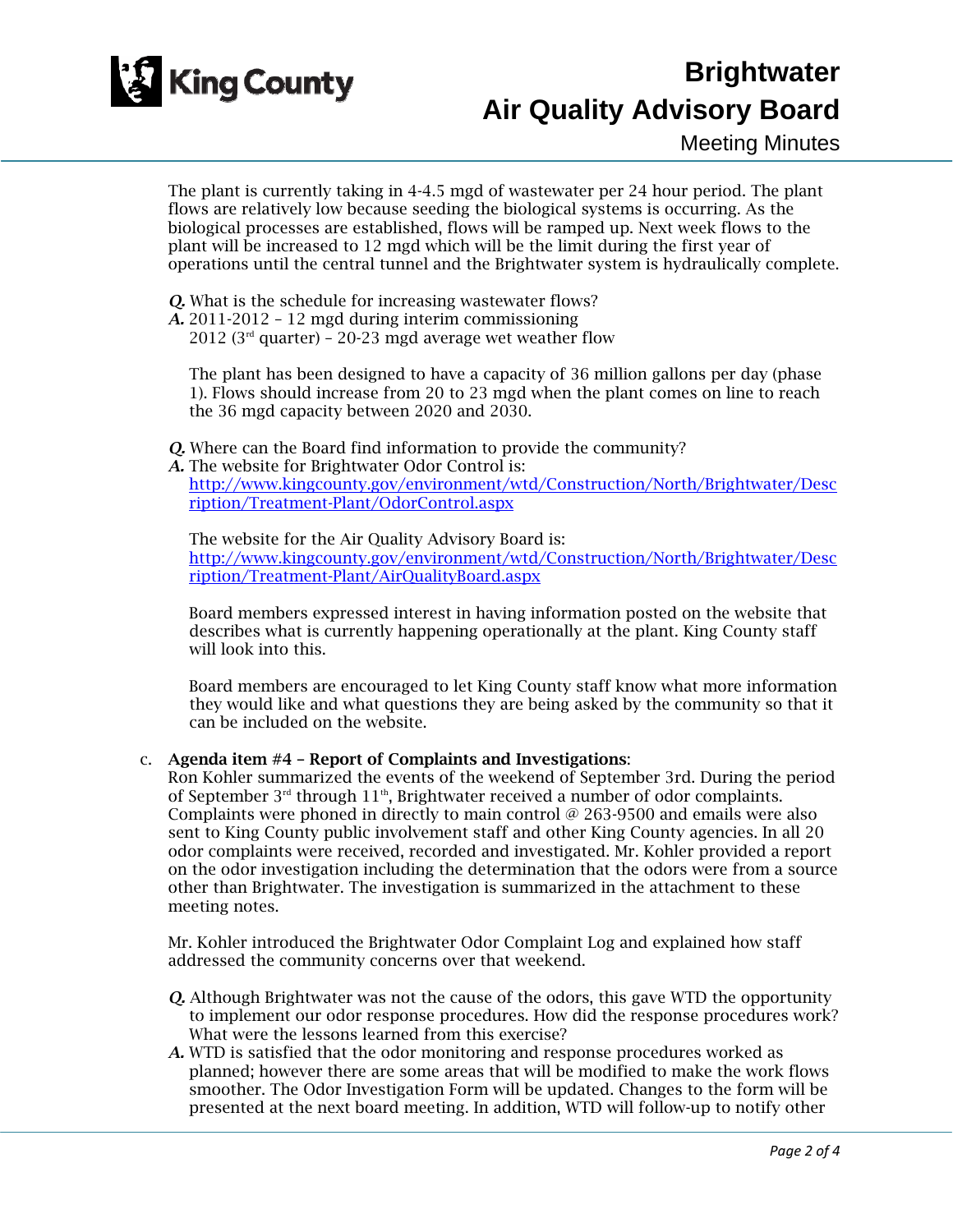

King County sections of the correct phone number for Brightwater Main Control to forward odor complaints or concerns to.

- *Q.* It was requested that the time of day King County staff respond to the complaint be included in the Odor Complaint Log.
- *A.* The log is being modified to add this feature.

*Q.* What phone number should residents call to voice a concern about an odor? *A.* Brightwater Main Control, (206) 263-9500

*Q.* Can you provide a summary of the odor control performance testing? *A.* Yes, this will be provided at the next meeting.

- d. Agenda item #5 Odor Monitoring and Response Plan presentation and review: Stan Hummel gave a PowerPoint presentation summarizing the Odor Monitoring and Response Plan. The PowerPoint Presentation is attached.
	- *Q.* If H2S is detected at a concentration of 3 ppb at the property boundary will someone be able to detect it?
	- *A.* The detection threshold for hydrogen sulfide ranges from 0.8 ppb to 7.0 ppb, depending on the sensitivity of the individual. Consequently some people may be able to detect 3 ppb, and some may not.
	- *Q.* Will the board receive notification when Snohomish County is notified of an odor problem?
	- *A.* Per the Odor Monitoring and Response Plan, Snohomish County will be notified if routine property boundary test samples for hydrogen sulfide exceed the instruments detection limit (3.0 ppb), and if stack emissions exceed 20 ppb. Staff will send an email to the Board members if Snohomish County is notified.
	- *Q.* Clarification was sought regarding the 0.8 ppb standard at the property boundary and the 3 ppb minimum detection limit of the Jerome meter.
	- *A.* Stan Hummel explained that the system is designed so that hydrogen sulfide emissions are less than 0.8 ppb at the property boundary. However, the Jerome meters detection limit is 3.0 ppb, so it is not possible to directly measure 0.8 ppb at the property boundary. Provided that stack concentrations remain below 20 ppb, and taking into account minimum dilution of 25:1, concentration at the fence line should be below 0.8 ppb.

## e. Agenda item #6 – Review of Odor Control Design:

Stan Hummel gave a presentation of the Brightwater odor control design. The PowerPoint presentation is attached.

- *Q.* Clarification was sought between the 97% and 85% at carbon scrubber?
- *A.* The expected removal of hydrogen sulfide by the carbon scrubber is 97%. Total cumulative removal across all odor scrubbers is greater than 99.9%. The 85% removal refers to the calculated removal efficiency of Odor Units by the carbon scrubbers alone.
- *Q.* Where are the biosolids going?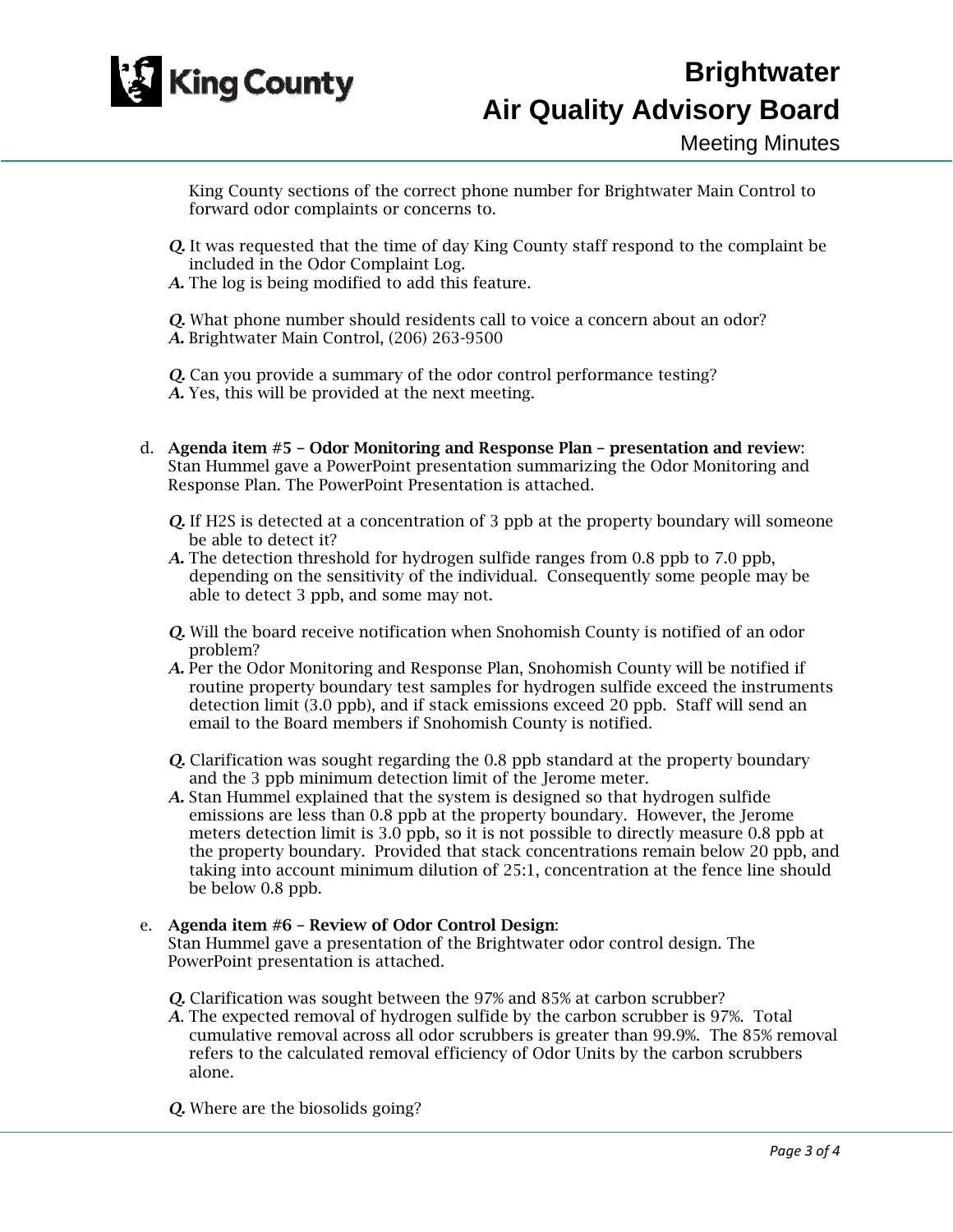

Meeting Minutes

- *A.* 100% of King County's biosolids are recycled through land application projects, including forestland application in Eastern King County and agricultural application in Eastern Washington. Some of the biosolids are composted and used in landscaping.
- *Q.* What if the odor control system doesn't work in 2020 as flows increase to the Plant?
- *A.* The odor control system is designed with capacity to handle airflow and odor emissions associated with a 36-mgd facility. We do not expect to utilize this capacity until beyond 2020 and there is capacity available. If there is a problem with how the units operate, it will be corrected.

| <b>Board Actions</b> |  |
|----------------------|--|
|----------------------|--|

- a. Meeting Notes Meeting notes from the September  $23<sup>rd</sup>$  meeting were approved.
- b. Board Members Snohomish County and King County to identify two new members for the board and bring them up to speed before next meeting.

### D. Standing Items

a. Next Meeting – Second week of November. Yasmin to follow up with members to finalize date.

### b. Proposed Meeting Items:

- a. Revisions to Odor Report and Odor Investigation Forms
- b. Update of Odor Complaint Log
- c. Presentation of Performance Testing
- d. Update of Odor Monitoring Log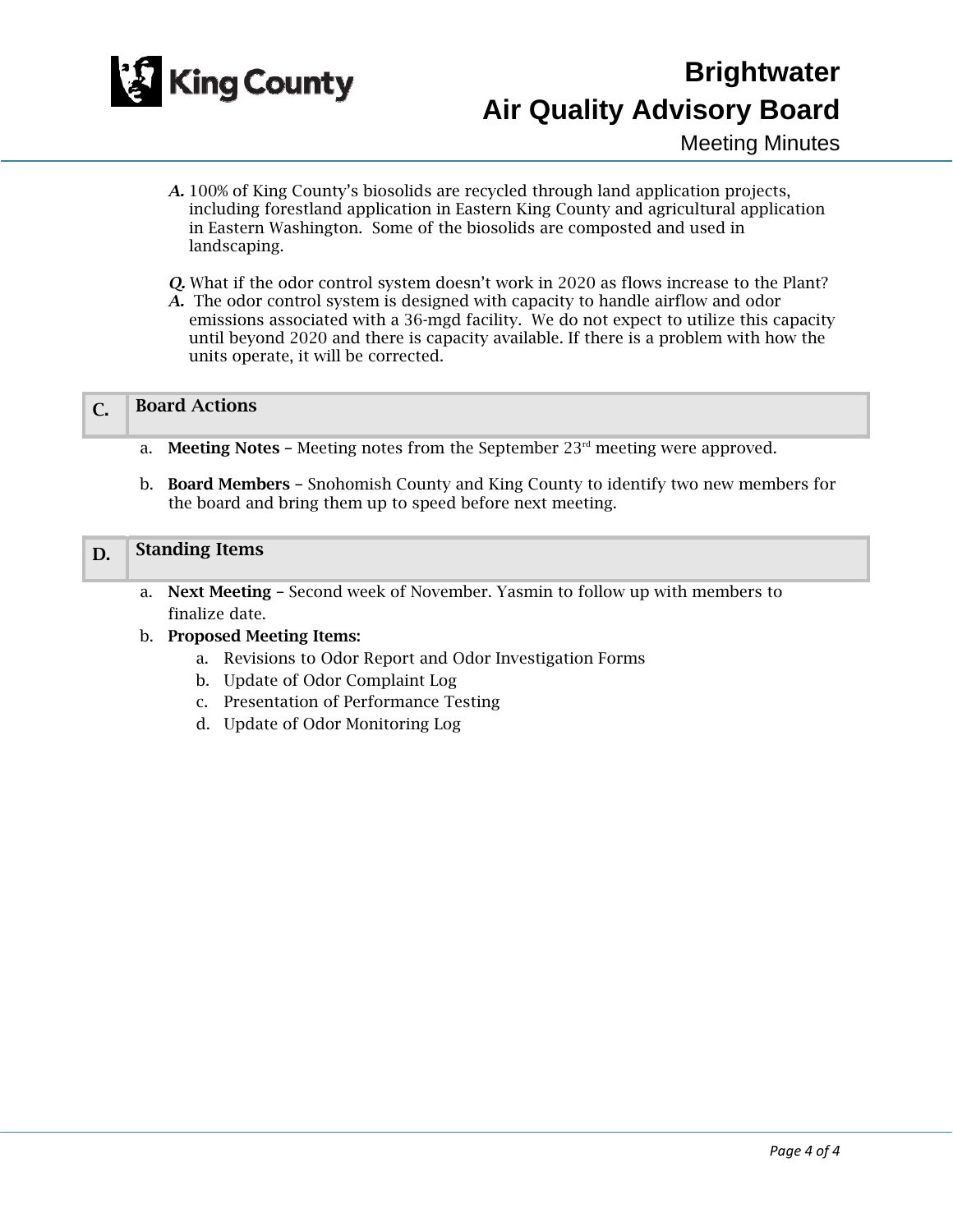

**Wastewater Treatment Division**  Department of Natural Resources and Parks Brightwater Operations Center 22505 State Route 9 SE Woodinville, WA 98072-6010

September 12, 2011

- TO: Odor Control Complaint and Response File
- FM: Ron Kohler, Brightwater Treatment Plant Manager, Wastewater Treatment Division, Department of Natural Resources and Parks
- RE: Odor Event Response and Investigation

This odor event report details King County's response to odor complaints received from September 3-11, 2011. After an investigation of the complaints, and consultation with the Puget Sound Clean Air Agency (PSCAA), it was determined that the odor complaints were not attributable to the Brightwater Treatment Plant. The following provides a description of the complaints that were received, the response actions taken, and the conclusions of the investigation.

The Brightwater Treatment Plant received approximately 20 odor complaints beginning on Saturday, September 3, 2011, and continuing through Sunday, September 11, 2011. Some of the complaints were phoned in directly to the 24-hour plant main control number, and some were forwarded to Brightwater from other King County regional treatment plants. Other complaints were transmitted by email and were not received until Tuesday, September 6, 2011, by public involvement staff in the Wastewater Treatment Division (WTD). Complaints specifically referenced strong odors with characteristics of poop or manure.

In response to the complaints, Brightwater staff adhered to the protocols for odor response and investigation contained in the Brightwater Odor Monitoring and Response Plan. The complaints were documented on an Odor Report Form, and an investigation performed to determine if the odors were from the Brightwater Treatment Plant. Odor control system performance was checked and determined to be within standard operating parameters. Inlet and outlet concentrations for the odor control scrubbers were monitored and determined to be within acceptable levels. Weather conditions, including wind direction, were observed and documented. In order to document the specific odor characteristics at the point where the odors were observed, personnel made site visits to several of the residents who had complained. The results of the investigations were documented on an investigation report form. Investigations occurred Saturday, Sunday, and continued into Monday morning. By noon on Tuesday, September 6, 2011, the Brightwater facility had received approximately ten additional complaints.